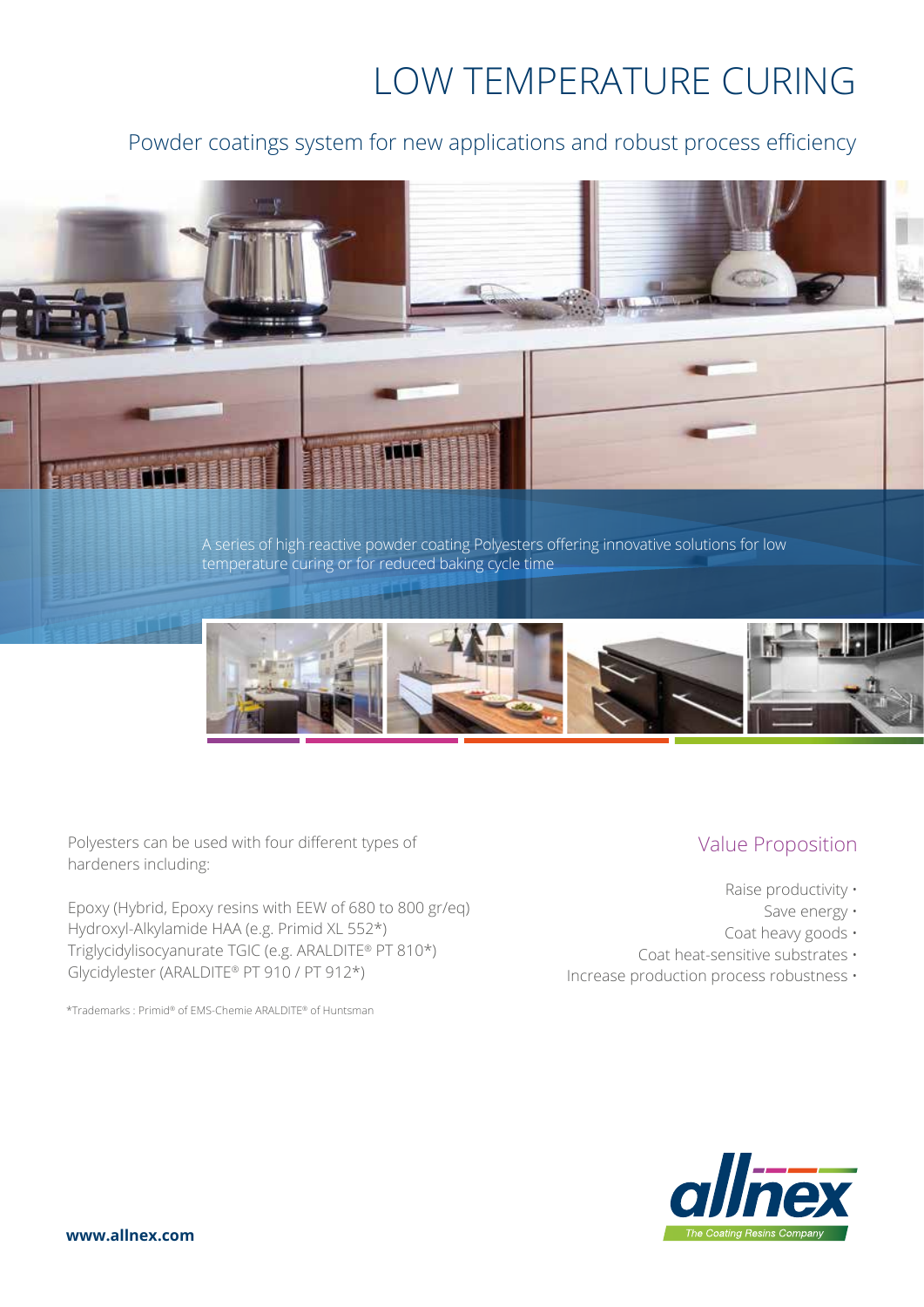| Polyester Powder Coating                                           | New Opportunity                                             | Application                                            |
|--------------------------------------------------------------------|-------------------------------------------------------------|--------------------------------------------------------|
| EPOXY POLYESTERS (Hybrid), cure<br>temperatures below 150°C        | Heat sensitive non-metallic substrates                      | MDF, HDF, paper labels, Gypsum cardboard,<br>plastics. |
|                                                                    | Pre-assembled goods with temperature sensitive<br>parts     | Flectromotor.                                          |
|                                                                    | Products with limited temperature acceptance                | Aluminium/Magnesium car wheels.                        |
| HYDROXYALKYLAMIDE POLYESTERS,                                      | Heavy substrates with long heat times                       | Steel bars.                                            |
| cure temperatures below 160°C                                      | Heat sensitive products, plastic combined metal<br>profiles | Modern Aluminium windows with insulation<br>features.  |
|                                                                    | Heat sensitive substrates                                   | Clear coats on paper labels.                           |
| <b>GLYCIDYL POLYESTERS, cure</b><br>temperatures between 150-240°C | Products with limited temperature acceptance                | Clear coats on Aluminium /Magnesium car wheels.        |
|                                                                    | High speed applications                                     | Coil coating.                                          |
|                                                                    | Heat sensitive substrates                                   | Clear coats on paper labels.                           |
| TGIC POLYESTERS, cure temperatu-<br>res between 140-240°C          | Products with limited temperature acceptance                | Clear coats on Aluminium/Magnesium car wheels.         |
|                                                                    | High speed applications                                     | Coil coating.                                          |

### **The allnex sales range can offer today a wide choice of low bake COOH-Polyesters**

Polyesters would allow customers to formulate powders with lower curing-temperatures, this will grant new possibilities for powder application on heat-sensitive substrates and heavy objects, while also saving energy costs and facilitating the coating operation.

Reactive COOH-Polyester resins for Hybrid-formulations for indoor applications suitable for formulating textures or showing improved scratch-resistance.



The following chart reports the film-TGs of some low bake Hybrid-Polyesters on 0,8 mm steel-panels, when cured at 12 Min 140°C, 3 Min 180°C or 1 Min IR-curing.



| <b>CRYLCOAT®</b> | Acid value ASTM D<br>1613 [mg KOH/g] | Brookfield viscosity at<br>175°C [mPa.s] | Glass transition<br>temperature DSC [°C] | Characteristics<br>50 / 50 Hybrid-PE resins, reactive for curing at<br>object T 10 Min 140°C or 1 Min 180°C |
|------------------|--------------------------------------|------------------------------------------|------------------------------------------|-------------------------------------------------------------------------------------------------------------|
| 1501-6           | 69                                   | 5500                                     | 52                                       | Reactive good flow, suitable for smooth finishes                                                            |
| 1506-6           | 69                                   | 9000                                     | 62                                       | Reactive high TG, best for texture finishes                                                                 |
| 1545-6           | 72                                   | 8200                                     | 66                                       | Tin-free high reactive with good mechanical<br>properties                                                   |
| 1551-6           | 71                                   | 5000                                     | 51                                       | Reactive best flow, for smooth finishes, enhanced<br>over-bake resistance.                                  |
| 1572-6           | 71                                   | 4000                                     | 50                                       | High reactive                                                                                               |
| 1581-6           | 64-74                                | 4500-6500                                | 52                                       | Tin-free high reactive combining good flow with<br>high gloss and chemical resistance                       |
| 1582-6           | 70                                   | 5000                                     | 51                                       | High reactive, suitable for improved scratch-re-<br>sistance.                                               |
| 1587-6           | 74                                   | 5600                                     | 58                                       | Reactive tin-free, suitable for textured finishes.                                                          |
| 1593-0           | 70                                   | 3500 (200°C)                             | 54                                       | Reactive for 160°C.                                                                                         |
| 1750-1           | 35                                   | 4500 (200°C)                             | 52                                       | Reactive non-blooming.                                                                                      |



The over-baking resistance, ie the tendency to yellow (major contribution to DE) of low bake Hybrid-Polyesters remains at a relative stable level with applied cure temperatures. IR-curing results in some instances worse than with convection oven curing. This can be expected as the energy density of IR is much higher and can easily provoke more yellowing if the energydose is not applied precisely.

### **Reactive COOH-Polyester resins for HAA\* curing agents for outdoor industrial applications**

| <b>CRYLCOAT®</b> | Acid value<br><b>ASTM D 1613</b><br>[mg KOH/g] | Brookfield viscosity at<br>200°C [mPa.s] | Glass transition<br>temperature DSC [°C] | Characteristics<br>HAA-PE resins, reactive for curing at object T 10<br>Min 140°C or 1 Min 180°C |
|------------------|------------------------------------------------|------------------------------------------|------------------------------------------|--------------------------------------------------------------------------------------------------|
| 2697-3           | 25                                             | 5000                                     | 54                                       | Low HAA content, tribo active, over-bake and gas<br>oven resistant for dry-blend semi-matte.     |
| 2662-3           | 31                                             | 4000                                     | 58                                       | Good flow, tribo-active, over-bake and gas oven<br>resistant.                                    |
| 2668-6           | 18                                             | 12000 (200°C)                            | 60                                       | Low bake, tribo active, for matt system in<br>combination with Crylcoat 2693-6.                  |
| 2693-6           | 54                                             | 11000 (200°C)                            | 60                                       | Low bake, tribo active, for matt system in<br>combination with Crylcoat 2668-6.                  |
| 2696-6           | 38                                             | 4500                                     | 60                                       | High TG, tribo active, over-bake and gas oven<br>resistant. Blooming-free.                       |
| 2655-6           | 48                                             | 5800                                     | 58                                       | Tribo active, over-bake and gas oven resistant, for<br>smooth finishes and degassing friendly.   |
| 2621-2           | 73                                             | 9000 (175°C)                             | 62                                       | Reactive high TG, over-bake resistant for dry-<br>blend semi-matte.                              |
| 2642-0           | 72                                             | 2500                                     | 52                                       | Reactive low TG, for dry-blend matte.                                                            |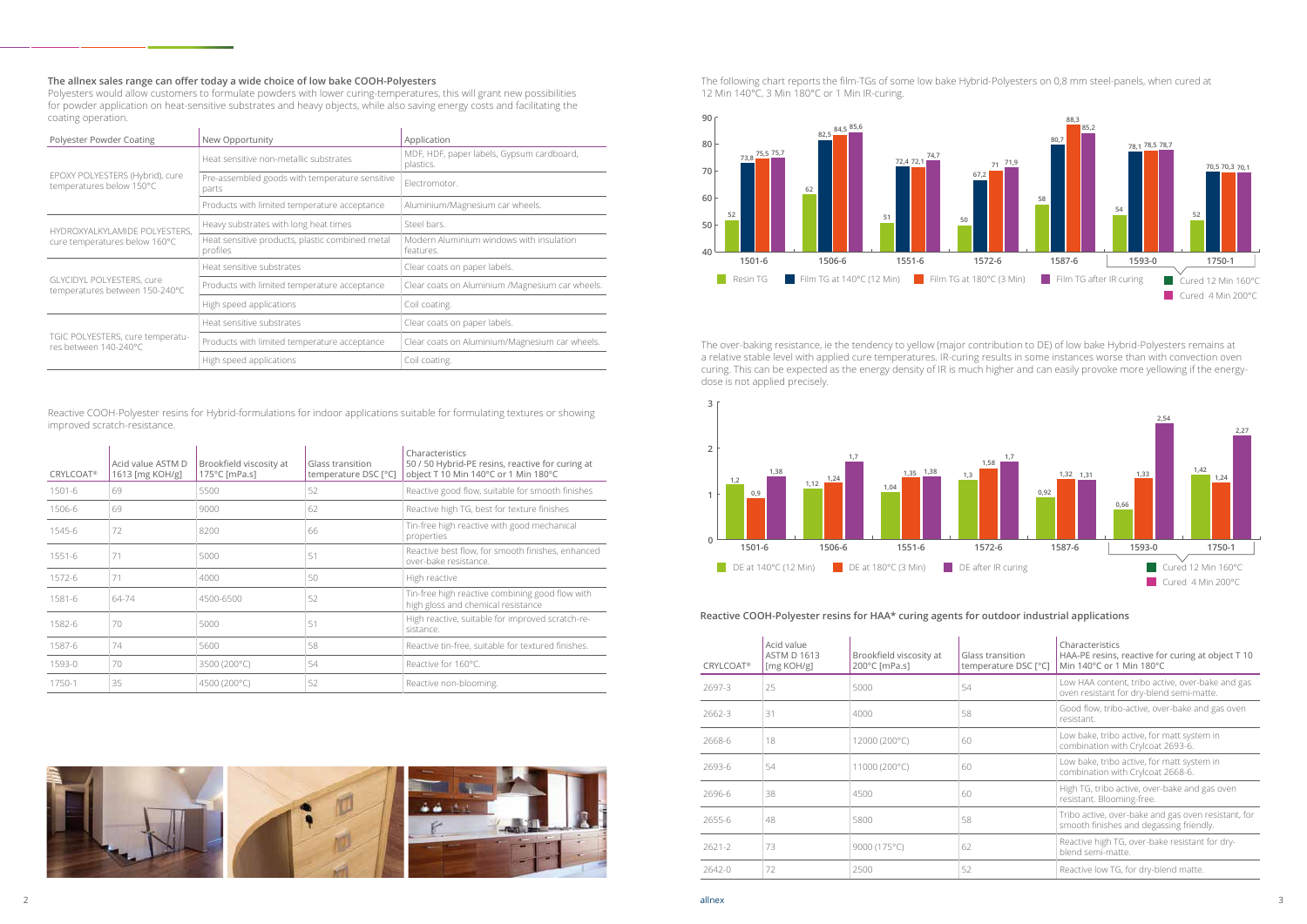The over-baking resistance, ie the tendency to yellowing (major contribution to DE), of low bake HAA-Polyesters remains comparable at different temperatures. The yellowing of the powders depend to a large extent on the concentration of the HAA in the formulation. IR-curing is with most Polyesters not possible, as the film shows degassing issues due to the release of H2O. This degassing effect can also be noticed with the high acid-functional resins at 200°C in convection oven.

The following chart reports the film-TGs of the low bake HAA-Polyesters on 0,8 mm aluminum-panels, cured at 12 Min 160°C, 4 Min 200°C or 1 Min IR-curing.

#### **Reactive COOH-Polyester resins for HAA\* curing agents for outdoor architectural applications**

| <b>CRYLCOAT®</b> | Acid value<br><b>ASTM D 1613</b><br>[mg KOH/g] | Brookfield viscosity<br>at 200°C [mPa.s] | Glass transition<br>temperature DSC [°C] | Characteristics<br>HAA-PE resins, reactive for curing at object T 10 Min<br>140°C or 1 Min 180°C |
|------------------|------------------------------------------------|------------------------------------------|------------------------------------------|--------------------------------------------------------------------------------------------------|
| 2679-6           | 31                                             | 4800                                     | 58                                       | Tribo active, reactive, over-bake and gas oven resistant.                                        |
| 2664-3           | 32                                             | 3100                                     | 58                                       | Tribo-active, reactive, over-bake and gas oven resistant,<br>blooming-reduced.                   |
| 2693-3           | 53                                             | 6200                                     | 63                                       | Tribo active, reactive, over-bake and gas oven resistant<br>for semi-matte dry blend.            |
| 2650-3           | 70                                             | 6200 (175°C)                             | 51                                       | Tribo active, reactive, over-bake and gas oven resistant,<br>for matte dry blend.                |
| 2687-2           | 90                                             | 3500                                     | 58                                       | High reactive, over-bake and gas oven resistant for<br>1-shot matte.                             |



The following chart reports the film-TGs of the low bake HAA-Polyesters on 0,8 mm aluminum-panels, cured at 12 Min 160°C, 4 Min 200°C or 1 Min IR-curing.

The following chart reports the over-bake resistance of the low bake HAA-Polyesters on 0,8 mm aluminum-panels, cured at 12 Min 160°C, 4 Min 200°C or 1 Min IR-curing.

The following chart reports the film-TGs of the low bake HAA-Polyesters on 0,8 mm aluminum-panels, cured at 12 Min 160°C, 4 Min 200°C, 13 Min 200 °C or 1 Min IR-curing.

#### **Reactive outdoor Super Durable Polyester resins for HAA\* curing agents**

| <b>CRYLCOAT®</b> | Acid value<br><b>ASTM D 1613</b><br>[mg KOH/g] | Brookfield viscosity at<br>175°C [mPa.s] | Glass transition<br>temperature DSC [°C] | Characteristics                                                              |
|------------------|------------------------------------------------|------------------------------------------|------------------------------------------|------------------------------------------------------------------------------|
| 4655-2           | 31                                             | 7500 (200°C)                             | 66                                       | High Tg, over-bake and gas oven resistant.                                   |
| 4648-0           | 38                                             | 7500                                     | 50                                       | Tribo-active, reactive, over-bake and gas oven<br>resistant.                 |
| 4643-3           | 50                                             | 1800 (200°C)                             | 62                                       | Tribo active, reactive, over-bake and gas oven<br>resistant, excellent flow. |
| $4679 - 0$       | 70                                             | 7500                                     | 63                                       | Reactive, suitable for matte dry blend.                                      |
| 4693-2           | 90                                             | 3500 (200°C)                             | 58                                       | High reactive, over-bake and gas oven resistant<br>for 1-shot matte.         |
| 4694-2           | 85                                             | 1500 (200°C)                             | 55                                       | Reactive for one-shot matte coatings.                                        |









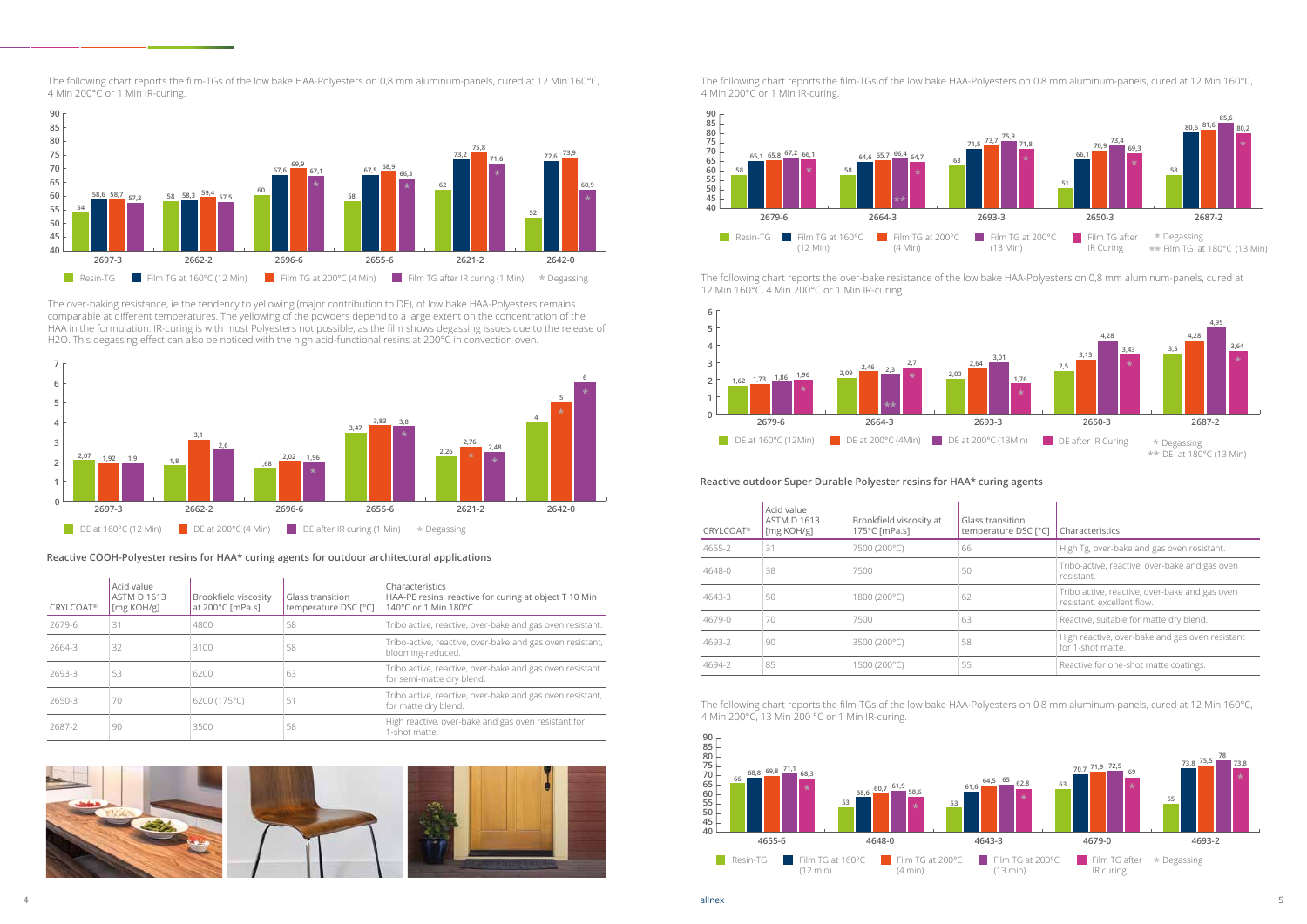

The following chart reports the over-bake resistance of the low bake Araldite PT910/PT912-Polyesters on 0,8 mm aluminumpanels, cured at 12 Min 160°C, 4 Min 200°C or 1 Min IR-curing.

#### **Reactive COOH-Polyester resins for TGIC curing agents**

| <b>CRYLCOAT®</b> | Glass transition<br>temperature DSC [°C] | Brookfield viscosity<br>at 200°C [mPa.s] | Acid value ASTM D<br>1613 [mg KOH/g] | Characteristics                                                                                                                                                        |
|------------------|------------------------------------------|------------------------------------------|--------------------------------------|------------------------------------------------------------------------------------------------------------------------------------------------------------------------|
| 2433-2           | 60                                       | 3500                                     | 33                                   | Architectural resin with good flow and flexibility.                                                                                                                    |
| 2429-6           | 61                                       | 3400                                     | 34                                   | Industrial resin exhibit good flow and outstanding<br>degassing properties                                                                                             |
| 2451-6           | 53                                       | 1800                                     | 40                                   | Resin combining excellent flexibility, adhesion, gloss and<br>film hardness. At 93/7 ratio is curing 10 min at 150°C,<br>while at 92/8 ratio is curing 15 min at 120°C |
| 2499-6           | 64                                       | 4800                                     | 30                                   | Architectural resin with good storage and reactivity.                                                                                                                  |
| E04431           | 62                                       | 3500                                     | 33                                   | Industrial resin with very high reactivity.                                                                                                                            |
| 4442-2           | 59                                       | 1600                                     | 30                                   | Super-durable resin with improved corrosion resistance.<br>Not available in Europe.                                                                                    |
| 4488-0           | 64                                       | 5500                                     | 30                                   | Super-durable resin basic grade for curing 10 min 200<br>°C (object T).                                                                                                |

The following chart reports the over-bake resistance of the low bake HAA-Polyesters on 0,8 mm aluminum-panels, cured at 12 Min 160°C, 4 Min 200°C or 1 Min IR-curing.

> The following chart reports the film-TGs of the low bake TGIC-Polyesters on 0,8 mm aluminum-panels, cured at 12 Min 160°C, 4 Min 200°C or 1 Min IR-curing.

### The following chart reports the over-bake resistance of the low bake TGIC-Polyesters on 0,8 mm aluminum-panels, cured at 12

Low temperature curing polyester resins for reduce baking time and/or to be used on sensitive substrates available now for customers in Europe, Middle East, Africa (EMEA), Asia Pacific regions and Americas.

### **Reactive COOH-Polyester resins for Araldite\* PT 910 / PT 912 curing agents**

| <b>CRYLCOAT®</b> | Glass transition<br>temperature DSC [°C] | Brookfield viscosity<br>at 200°C [mPa.s] | Acid value ASTM D<br>1613 [mg KOH/g] | Characteristics                                                                                                       |
|------------------|------------------------------------------|------------------------------------------|--------------------------------------|-----------------------------------------------------------------------------------------------------------------------|
| 2594-2           | 67                                       | 4500                                     | 34                                   | Industrial resin with high reactivity for pigmented bloo-<br>ming-free powders with good flow.                        |
| 2582-4           | 62                                       | 4500                                     | 33                                   | Architectural resin with flow-promoter for excellent trans-<br>parency in clear – coats. Good flow and blooming-free. |
| E04403           | 58                                       | 8000                                     | 24                                   | Super-durable resin with improved flexibility.                                                                        |
| F04356           | 55                                       | 2800                                     | 26                                   | Super-durable resin with improved corrosion resistance.                                                               |
| F 04507          | 62                                       | 6500                                     | 25                                   | Super-durable resin, high TG, with improved corrosion<br>resistance.                                                  |
| F04692           | 63                                       | 4100                                     | 34                                   | High reactive resin with good flow, good mechanical<br>properties and excellent outdoor durability.                   |











Min 160°C, 4 Min 200°C or 1 Min IR-curing.